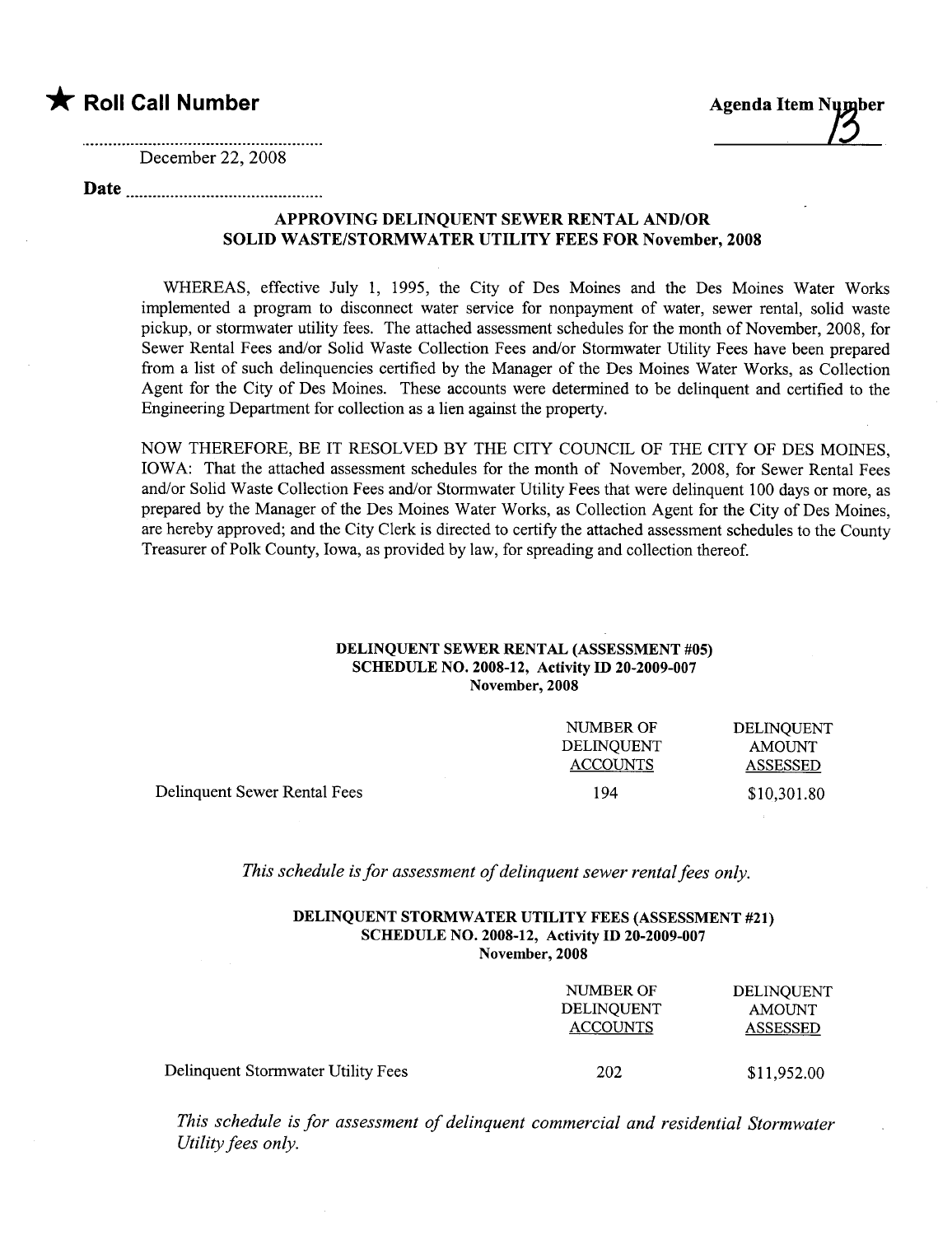

Date..... .~~~~~~~~.~~:.???~....

#### DELINQUENT SOLID WASTE FEES (ASSESSMENT #17) SCHEDULE NO. 2008-12, Activity ID 20-2009-007 November, 2008

|                             | NUMBER OF<br><b>DELINOUENT</b><br><b>ACCOUNTS</b> | DELINQUENT<br><b>AMOUNT</b><br><b>ASSESSED</b> |
|-----------------------------|---------------------------------------------------|------------------------------------------------|
| Delinquent Solid Waste Fees | 191                                               | \$11,051.22                                    |

This schedule is for assessment of delinquent residential Solid Waste Utility fees only.

| Moved by |                                | to adopt. |
|----------|--------------------------------|-----------|
|          | FORM APPROVED: Vathlow Vandrow |           |
|          | Kathleen Vanderpool            |           |
|          | Deputy City Attorney           |           |

 $\mathcal{Z}\widehat{=}\mathbb{E}$ 

| <b>COUNCIL ACTION</b> | <b>YEAS</b> | <b>NAYS</b> | <b>PASS</b> | <b>ABSENT</b>   | <b>CERTIFICATE</b>                                                                                   |
|-----------------------|-------------|-------------|-------------|-----------------|------------------------------------------------------------------------------------------------------|
| <b>COWNIE</b>         |             |             |             |                 |                                                                                                      |
| <b>COLEMAN</b>        |             |             |             |                 | I, DIANE RAUH, City Clerk of said City hereby                                                        |
| <b>HENSLEY</b>        |             |             |             |                 | certify that at a meeting of the City Council of<br>said City of Des Moines, held on the above date, |
| <b>KIERNAN</b>        |             |             |             |                 | among other proceedings the above was adopted.                                                       |
| <b>MAHAFFEY</b>       |             |             |             |                 |                                                                                                      |
| <b>MEYER</b>          |             |             |             |                 | IN WITNESS WHEREOF, I have hereunto set my                                                           |
| <b>VLASSIS</b>        |             |             |             |                 | hand and affixed my seal the day and year first<br>above written.                                    |
| <b>TOTAL</b>          |             |             |             |                 |                                                                                                      |
| <b>MOTION CARRIED</b> |             |             |             | <b>APPROVED</b> |                                                                                                      |
|                       |             |             |             |                 |                                                                                                      |
|                       |             |             |             |                 |                                                                                                      |
|                       |             |             |             | Mavor           | City Clerk                                                                                           |